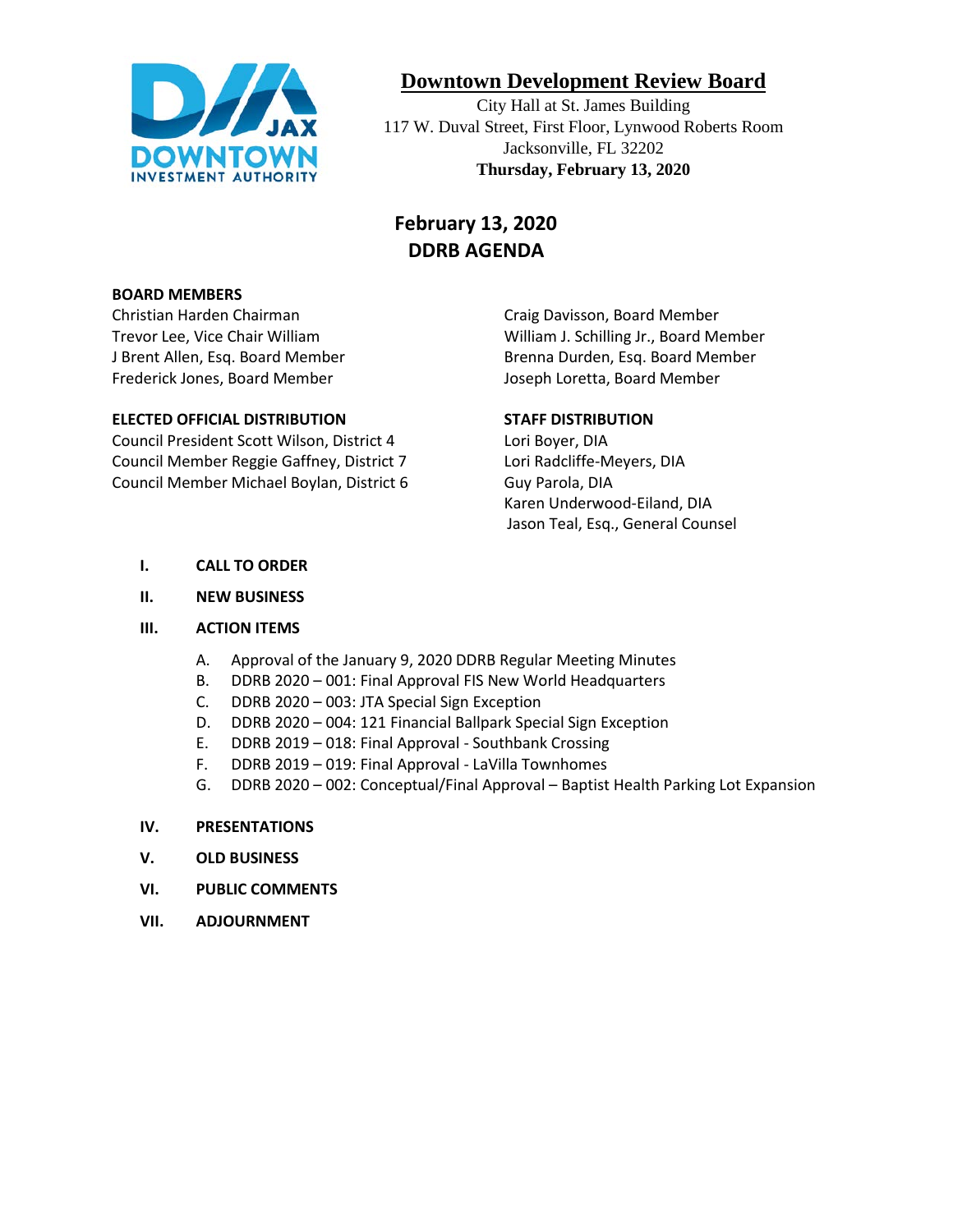

*Thursday, February 13, 2020 – 2:00 p.m.* 

## **MEETING MINUTES**

**Board Members Present:** C. Harden, Chair; C. Davisson; B. Schilling; Brent Allen, Esq.; J. Loretta; and B. Durden, Esq.

**Board Members Not Present:** T. Lee, Vice Chair; and F. Jones.

**DIA Staff Present:** Lori Boyer, Chief Executive Officer, Guy Parola, Operations Manager, Lori Radcliffe-Meyers, Redevelopment Coordinator, and Karen Underwood-Eiland, Executive Assistant

**City Council Members:** Michael Boylan, City Council District 6

**Representing Office of General Counsel:** Susan Grandin

## **I. CALL TO ORDER**

The meeting was **called to order at 2:00 p.m**. by Chairman Christian Harden and the members identified themselves for the record.

#### **II. NEW BUSINESS**

Chairman Harden asked anyone wishing to speak on a particular project to complete a public speaker card and to provide them to Karen. He also reminded Board Members to disclose any ex-parte communication with any of the applicants presenting projects today or conflicts of interest prior to the item being addressed by the Board.

Chairman Harden moved a couple of items around on the agenda by moving item B to E.

## **III. ACTION ITEMS**

## **A. APPROVAL OF THE JANUARY 9, 2020 DDRB MEETING MINUTES.**

## **A MOTION WAS MADE BY BOARD MEMBER SCHILLING AND SECONDED BY BOARD MEMBER LORETTA APPROVING THE JANUARY 9, 2020 DDRB MINUTES.**

**THE MOTION PASSED UNANIMOUSLY 6-0-0.**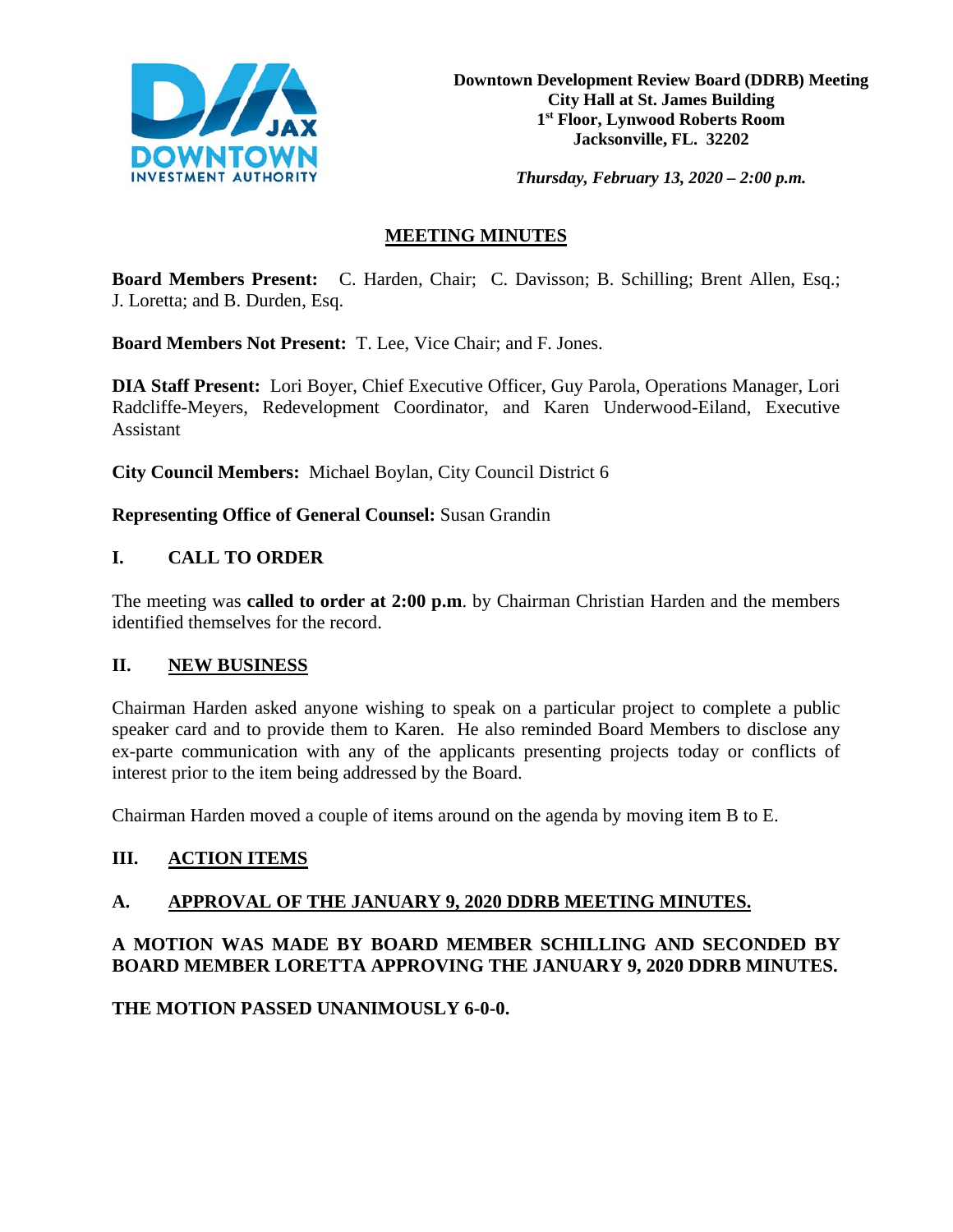#### **B. DDRB 2020-003: JTA SPECIAL SIGN EXCEPTION**

Mrs. Lori Radcliffe-Meyers reported that DDRB Application 2020-003 seeks approval for a special sign exception to allow for the installation of one (1) monument style sign and four (4) pylon/pole style directional signs which will be incorporated onsite at the new JTA Administration Building and Bus Transfer Facility at 1101 W. Bay Street.

Mr. Martinez with POND, Michael Baker, the design firm provided a presentation.

**A MOTION WAS MADE BY BOARD MEMBER ALLEN AND SECONDED BY BOARD MEMBER SCHILLING GRANTING APPROVAL OF DDRB 2020-003 JACKSONVILLE TRANSIT AUTHORITY SPECIAL SIGN EXCEPTION TO THE DOWNTOWN OVERLAY DISTRICT TO ALLOW FOR (1) MONUMENT STYLE SIGN AND FOUR (4) PYLON/POLE DIRECTIONAL SIGNS AS IDENTIFIED IN THE "SIGNAGE APPLICATION FOR APPROVAL."** 

## **THE MOTION PASSED UNANIMOUSLY 6-0-0.**

## **C. DDRB 2020-004: 121 FINANCIAL BALLPARK SPECIAL SIGN EXCEPTION**

Mrs. Lori Radcliffe-Meyers reported that DDRB Application 2020-004 seeks approval for a sign package to allow for the installation of the renaming and rebranding signage of the Jacksonville Baseball Grounds to the new 121 Financial Ballpark Stadium located at 301 A. Philip Randolph Blvd. Staff is requesting DDRB to review of the sign package due to the sign area computation within the code.

Mr. Noel Blaha with the Jacksonville Jumbo Shrimp and Patrick Pennell with Fast signs provided a presentation.

Board Member Loretta commented that some of the signs in the right field stairwell, right field and on the outside were large and addressed concerns if they were meeting the code. Board Member Durden agreed and stated that they seemed quite large for the facility and asked if they were unlit. Mr. Blaha responded yes.

Council Member Boylan asked when it will come to City Council. Mr. Blaha responded February  $25<sup>th</sup>$  and has a 13-year term.

Public Comment:

Nancy Powell commented about the stairwell sign meeting the code. Lori Radcliffe-Meyers reported that the street that the stairwell sits on, North Georgia Street which was a fairly lengthy street, and confirmed that the sign would meet the code.

Chairman Harden reported ex-parte communication with the applicant and their staff prior to being brought to the agenda.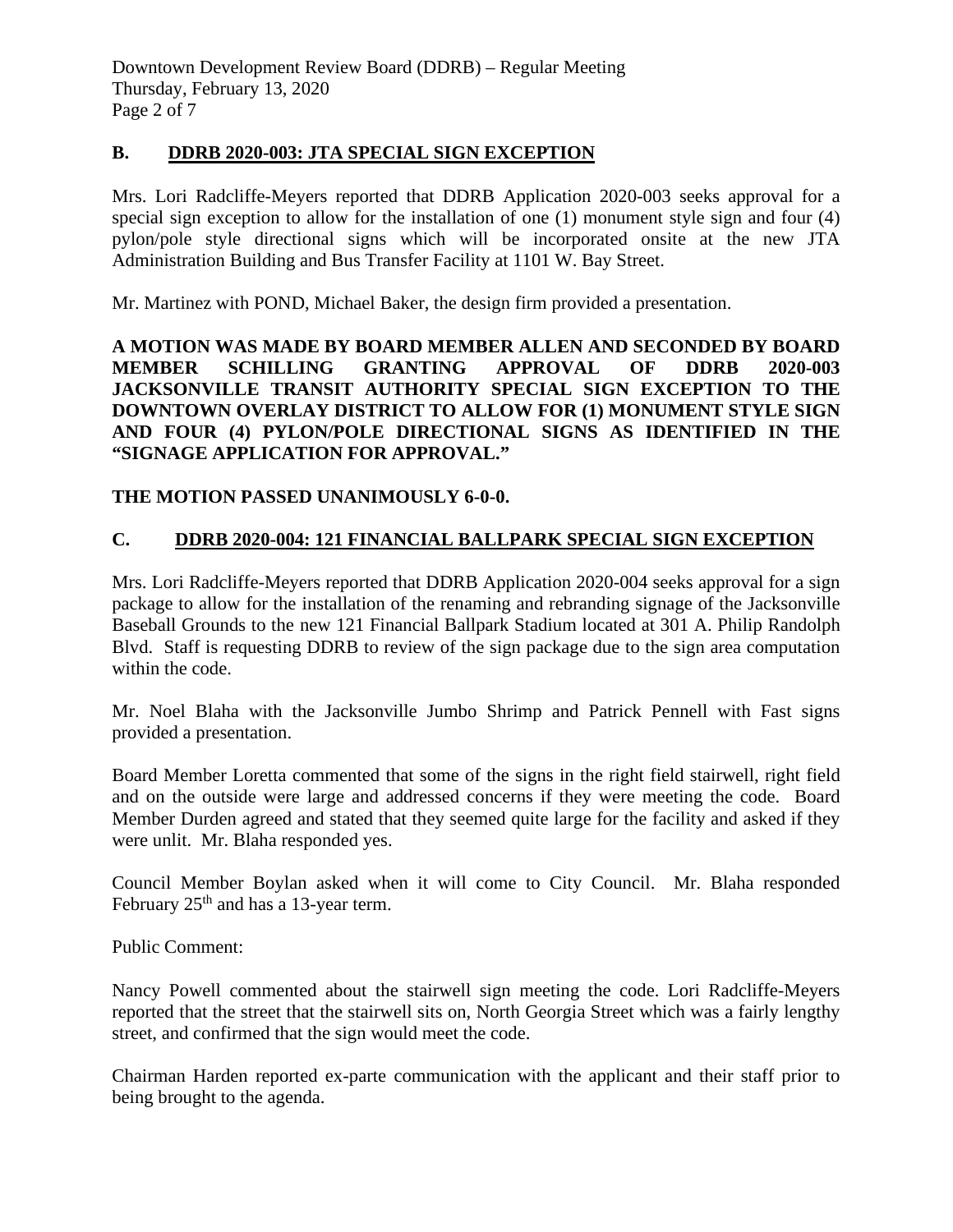Downtown Development Review Board (DDRB) – Regular Meeting Thursday, February 13, 2020 Page 3 of 7

**A MOTION WAS MADE BY BOARD MEMBER ALLEN AND SECONDED BY BOARD MEMBER LORETTA APPROVING DDRB APPLICATION NUMBER 2020-004 SIGN PACKAGE FOR THE RENAMING AND REBRANDING OF THE JACKSONVILLE BASEBALL GROUNDS TO 121 FINANCIAL BALLPARK AS IDENTIFED IN THE "SIGNAGE APPLICATION REQUEST FOR APPROVAL."**

#### **THE MOTION PASSED UNANIMOUSLY 6-0-0.**

## **D. DDRB 2020-002: CONCEPTUAL/FINAL APPROVAL – BAPTIST HEALTH PARKING LOT EXPANSION**

Lori Radcliffe-Meyers reported that DDRB Application 2020-002 seeks Conceptual and Final approval for the expansion of an existing surface parking lot. The project proposes to add an additional 167 surface parking spaces to serve the existing administrative medical office buildings that are part of the Baptist Health Southbank Campus.

Zach Miller provided a presentation to the board. Kevin White from ETM was present for any landscaping questions.

Council Member Boylan inquired if this was public parking or for employees, doctors and contractors. Mr. Miller responded that it was for employees and open to the public. No fees associated.

Board Member Allen commented about there being too much parking right next to the interstate.

Board Member Loretta commented about the way the parking lot was laid out the with landscape islands.

Board Member Schilling reported that he has abstained from voting on Baptist items in the past due to Kimley-Horn providing service. He has not provided any services related to this project.

Board Member Durden proposed for a condition to be added to the board's approval. Mr. Miller proposed, as part of their application, a license agreement for parking spaces after-hours, just to formalize the after-hours.

Susan Grandin confirmed that it could be a conditional approval. Guy Parola stated that there are several of those out there and will not take long to execute.

#### **A MOTION WAS MADE BY BOARD MEMBER DURDEN AND SECONDED BY BOARD MEMBER LORETTA APPROVING DDRB APPLICATION 2020-002 SUPPORTING CONCEPTUAL AND FINAL APPROVAL AND ADDING BOARD MEMBER DURDEN'S CONDITIONAL APPROVAL.**

## **THE MOTION PASSED UNANIMOUSLY 6-0-0.**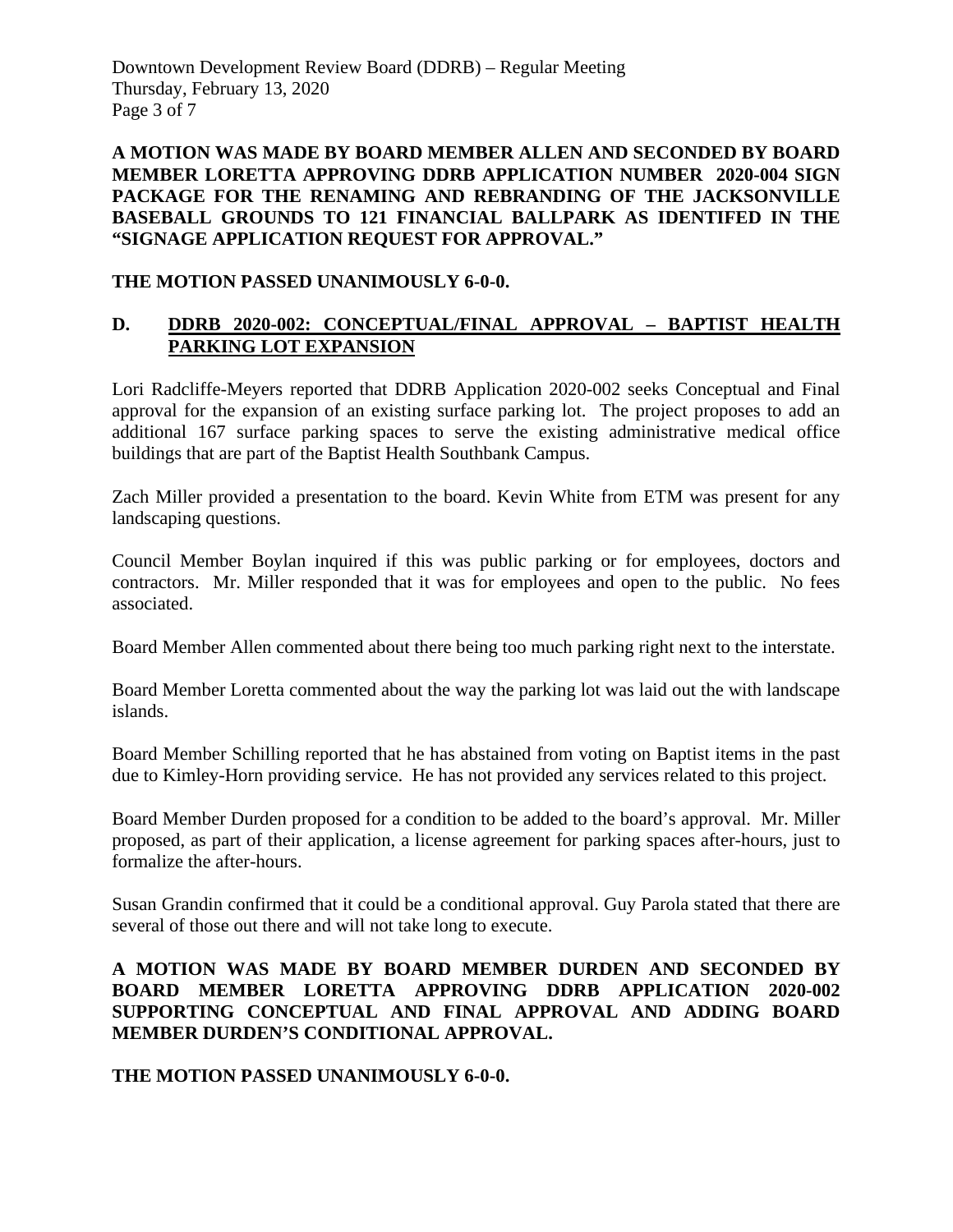## **E. DDRB APPLICATION 2020-001: FINAL APPROVAL FIS NEW WORLD HEADQUARTERS**

Lori Radcliffe-Meyers reported that DDRB Application 2020-001 seek Final Approval for the development of a 12-story office tower and an 8-story parking structure which will provide 1,603 spaces along with 6,000 square feet of mixed use office space. This project was approved for Conceptual Approval at the January 9, 2020 DDRB Meeting.

Lane Gardner, Kristopher Stuart, Gensler Architect, Christian Lemon, Lemon-Brook Landscape Architect, T.R. Hainline, Land use counsel and Civil Engineer were present to answer any questions.

Public Comments:

Nancy Powell commented about the infrastructure under the sidewalk and on the roof of the garage hoping that it will allow for the big shade trees to thrive.

Paul Harden stated that they have been meeting with Hines, T. R. Hainline and the ETM with some comments.

Board Member Davisson requested the developers to explain the concept of the Riverwalk. Mr. Gardner replied.

CEO Boyer reported answers in regards to the Riverwalk.

Board Member Durden reported that she would be abstaining from voting on this project due to the work she does for FIS. She commented about some of the issues about the accessibility, the setback, the step-back, and stair steps.

CEO Boyer reported about how the massing concept and calculations were derived.

Board Member Schilling offered some suggestions concerning retail space. Given the larger size of the current space would staff still recommend that as a condition? Mrs. Radcliffe-Meyers responded yes, if it would please the Board the condition can be added back on. Board Member Schilling supports the position where staff was now and asked questions about the Riverwalk. Mr. Lemon answered them.

Board Member Loretta reported ex-parte communication with the Harden's regarding some of the landscape aspects.

Board Member Allen commented that this project should go through without any conditions.

Council Member Boylan asked if there were any specific issues relating to the neighbors on the east of St. Joes? Mr. Gardner responded no, they have worked carefully to align their loading dock with their loading and inset the service areas to match up.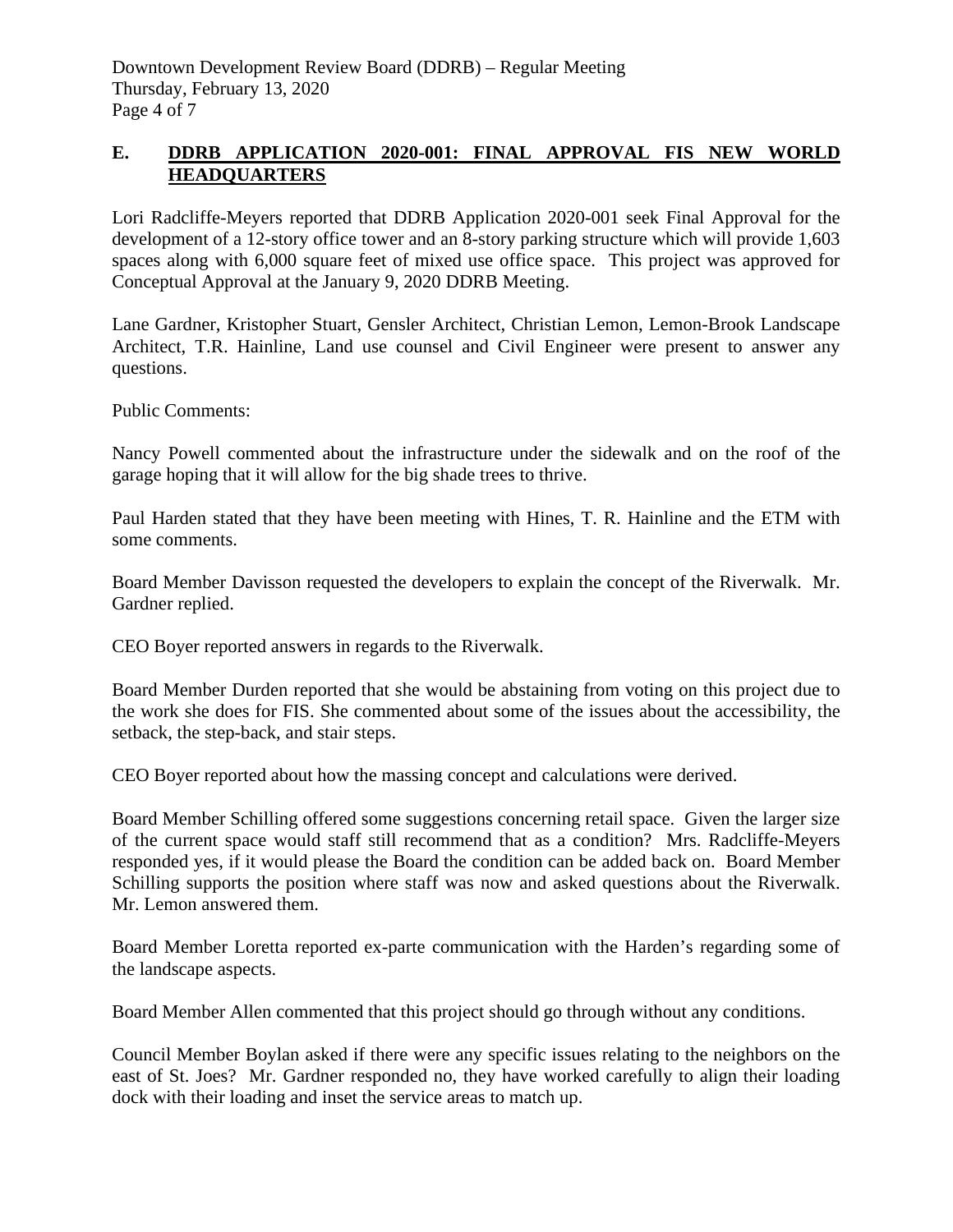Downtown Development Review Board (DDRB) – Regular Meeting Thursday, February 13, 2020 Page 5 of 7

Chairman Harden asked Mr. Gardner when he would see the project finishing. Mr. Gardner replied June of 2022 was the targeted date.

Chairman Harden asked if they would be constructing the road improvements at Forest. Mr. Gardner responded that they are in discussions with the City and they are working on a mechanism that is being worked on with ETB that is separate from the project to ensure that it is done in time.

Chairman Harden reiterated Board Member Allen's statement regarding conditions that has been eliminated. Mrs. Radcliffe-Meyers responded correct.

#### **A MOTION WAS MADE BY BOARD MEMBER ALLEN AND SECONDED BY BOARD MEMBER SCHILLING GRANTING FINAL APPROVAL OF DDRB APPLICATION 2020-001 FIS NEW WORLD HEADQUARTERS.**

#### **THE MOTION PASSED 5-0-1(Board Member Durden Abstained from voting)**

CEO Boyer addressed Board Member Loretta's comments regarding the soil requirements about the landscaping and attempted to enter an RFP in August with Public Works assistance, to receive some design standards for what those soil requirements would look like.

Board Member Loretta stated that some of the requirements may be resolved as part of the Land Development Code rewrite.

A five minute brief recess was taken at 3:56 p.m. – 4:01 p.m.

#### **F. DDRB 2019-018: FINAL APPROVAL SOUTHBANK CROSSING**

Lori Radcliffe-Meyers reported that DDRB Application 2019-018 seeks Final Approval for the redevelopment of two existing retail buildings (Building "A" and Building "B") to proposed restaurant/retail uses.

Board Member Allen reported ex-parte communication with Ms. Trimmer prior to conceptual

Cyndy Trimmer, attorney for the applicant, provided a presentation with Mike Balanky, Chase Properties, Noah Marks, architect Ervin, Lovett & Miller, Mark Klone, Landscape architect, Ervin, Lovett & Miller and Doug Skiles, Project Engineer were present for any questions.

Board Member Loretta reported ex-parte communication with staff and applicant.

Board Member Schilling reported ex-parte communication with Mr. Balanky, Mr. McGowan and Mr. Chase Balanky. He stated that those discussions would not cloud his judgement regarding his vote today.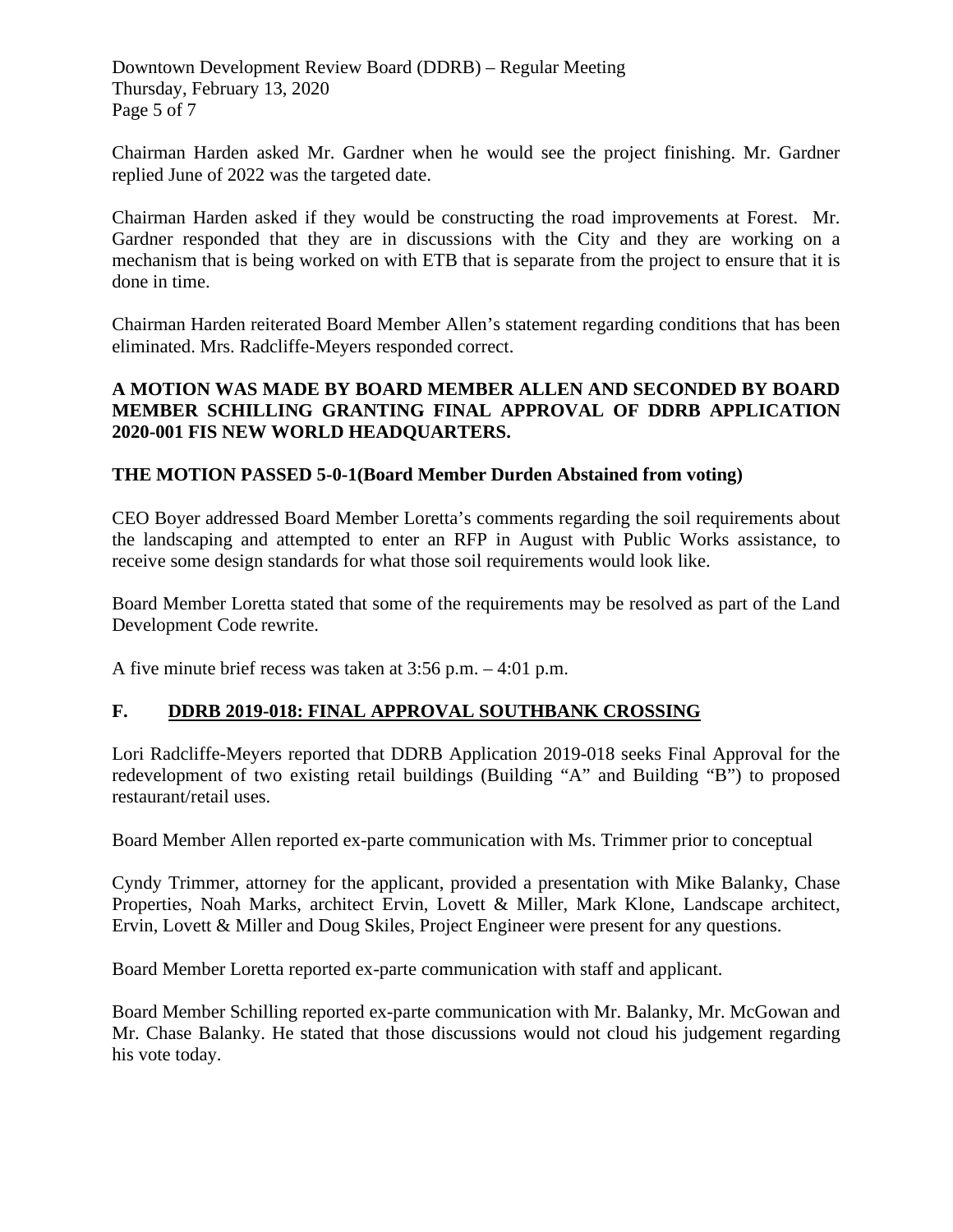Downtown Development Review Board (DDRB) – Regular Meeting Thursday, February 13, 2020 Page 6 of 7

Board Member Davisson commented that this was not a large-scale project and it would be a significant project in the area.

Chairman Harden asked the developers to address one of the areas that focus on some redesign on Kings Avenue. Mr. Klone responded that their hope was to enrich the streetscape and the site equally, and to have a nice view of it from their terrace.

#### **A MOTION WAS MADE BY BOARD MEMBER ALLEN AND SECONDED BY BOARD MEMBER DURDEN REFLECTING THE STAFF REPORT FROM THE DIA FOR FINAL APPROVAL OF DDRB 2019-018 SOUTHBANK CROSSING WITH THE FOLLOWING CONDITIONS AND DEVIATIONS:**

- **A. Pedestrian Zone paving shall follow the "Business/Inter-District" design contained in the Downtown Streetscape Design along Hendricks Ave.;**
- **B. Deviation to Sec. 656.361.6.2.K. – Off Street Parking to allow for the expansion of the parking lot from the allowed six spaces to 33 new parking spaces;**
- **C. Deviation to Sec. 656.361.6.2.L. – Screening and Landscaping of Surface Parking, Trash, Storage and Loading Areas to allow for a reduction in the landscape area linear feet required from 50% to 49.3% along Hendricks Ave.**

#### **THE MOTION PASSED UNANIMOUSLY 6-0-0.**

## **G. DDRB 2019-019 FINAL APPROVAL LAVILLA TOWNHOMES**

Lori Radcliffe-Meyers stated that DDRB Application 2019-019 seeks Final Approval for the construction of 88 townhomes in fourteen separate buildings. The project is bounded to the north by W. Adams Street, to the East by Lee Street, to the south by Houston St. and W. Forsyth Street and to the West by Stuart Street.

Ryan Hoover, Vestcor provided a presentation.

Board Member Loretta asked Mr. Hoover to consider making some of the landscape islands a little bit larger, recommend a different live oak such as the Cathedral Live Oak and better graphics in the future and to consider the ability for the trees to grow.

Chairman Harden reported ex-parte communication with Mr. Hoover.